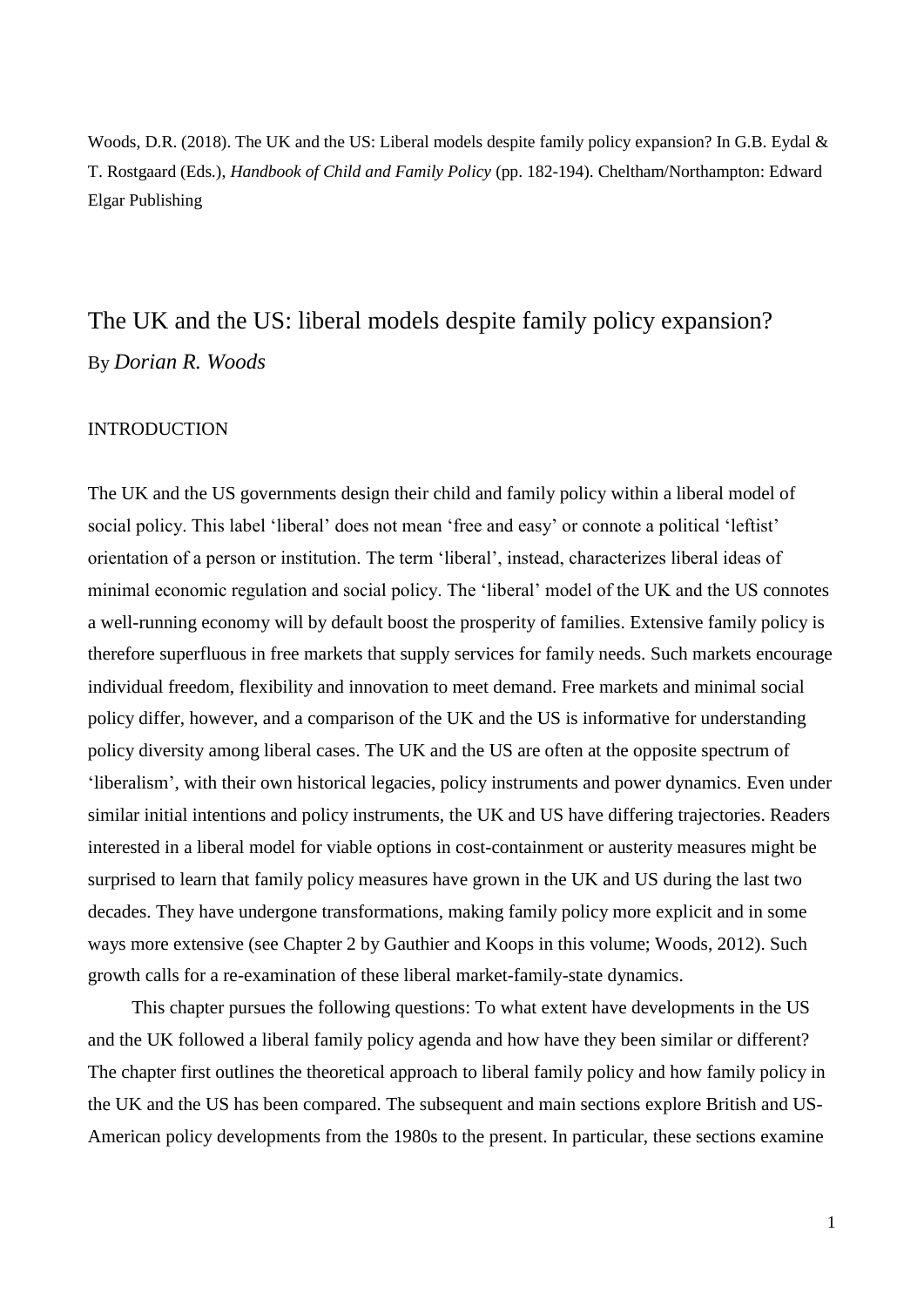the agendas, policy settings and instruments of income maintenance, early childhood education and care services (ECEC), tax credits and family leave policies. The final section of the chapter draws conclusions about UK and US similarities and differences in family policy, as well as the development of liberal ideals and approaches.

# LIBERAL FAMILY POLICY

The literature on family policy has consistently labeled the UK and the US as 'liberal' because of their design and justification of policies with classical liberal ideals of minimal state intervention and reliance on the market. Kamerman and Kahn (1997) and O'Connor et al. (1999) were some of the first to explicitly compare 'liberal' family policy across countries (see also Chapter 5 by Lohmann and Zagel in this volume). Kamerman and Kahn's research emerged out of an international study of family policy from the 1970s, one of the first of its kind to systematically categorize family services and instruments. Later, O'Connor et al. explored women's equality within liberal models of Australia, Canada, the UK and the US (1999). They examined data and policy in the areas of employment, social security, ECEC, anti-discrimination, poverty and reproduction policies. A characteristic of liberal family policy, they concluded, is high inequality among women with different family types and labor force participation as well as disparities due to class, race and ethnicity. Additional authors, such as Anttonen and Sipilä (1996), characterize the UK's care system as Anglo-Saxon with an emphasis on means-testing and a focus more on elderly than ECEC services. Other authors, such as Orloff (1993a, p. 20), draw similarities between liberal policy development in minimal service intervention in Britain, Canada and the US, stating that it was politically reinforced through the combination of early targeted insurance-based policies and reactively late developments of additional social policy for the needs of a wider population. Generally, the liberal cases of the UK and the US are characterized by implicit and residual family policy with a high tolerance for inequality.

Analytically, the liberal British and US-American models have been said to have 'market defamilization': this means that the market overwhelmingly provides family services for families in place of extensive state supports (Esping-Andersen, 1999; Lohmann and Zagel, 2015). For example, the liberal model will promote inexpensive (and widely available) child care through the market. The 'minimalistic' characterization of liberal family policy in current debates originated from Esping-Andersen's (1990) category of liberal states' low 'decommodification' which also describes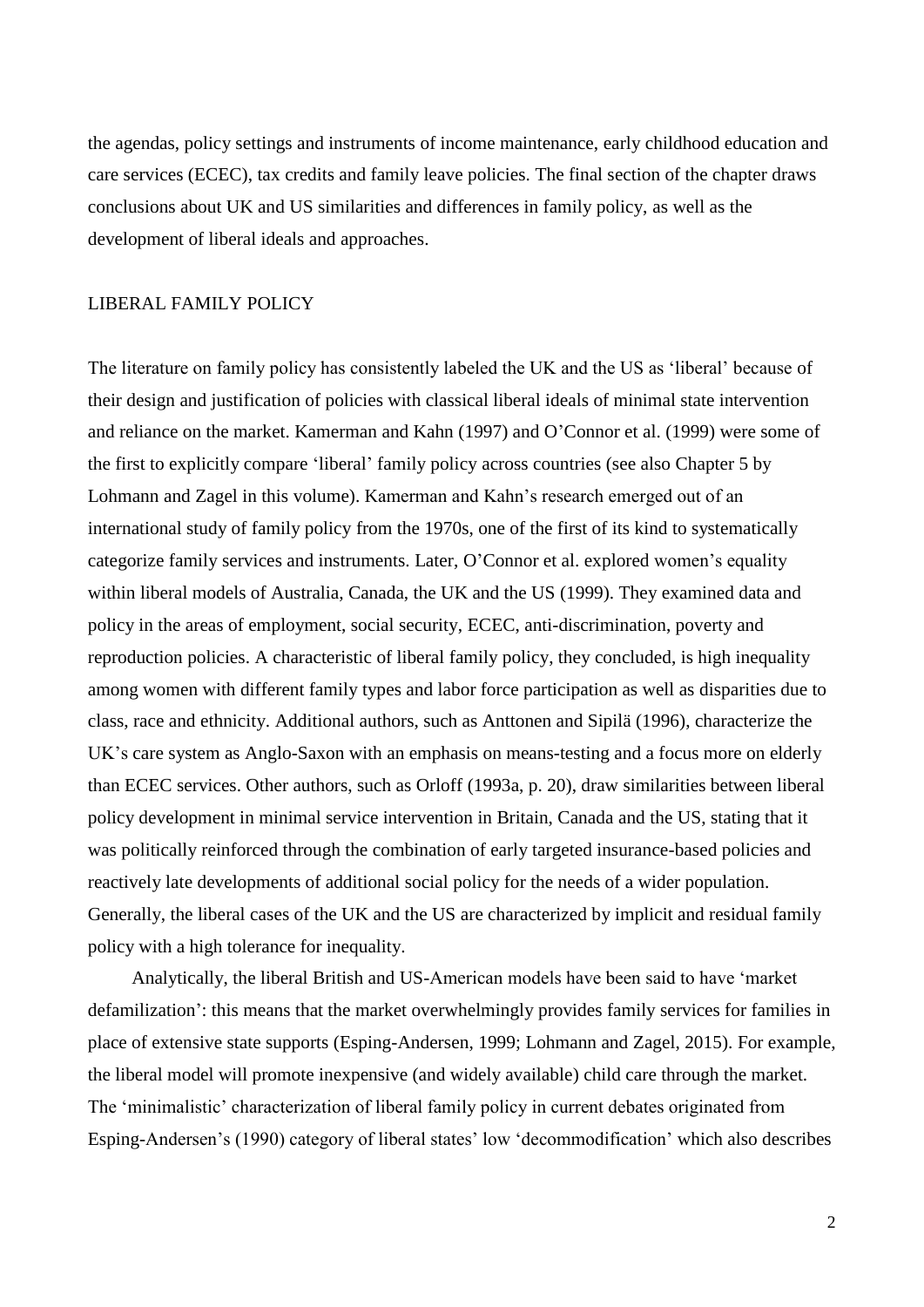(minimal) state intervention, but in relation to employment regulations and benefits.

Decommodification measures the extent to which the state unburdens individual's risk in the labor market and the term became controversal in terms of its application to women and families. According to Orloff (1993b), the main problem of this analysis was that it could not account for women's inability to head households as men do: constrained by extra responsibilities in the home, women cannot directly engage in the labor market to the full extent that men can and so cannot be similarly 'decommodified' as men. Lewis and Ostner (1994) followed with an examination on the extent to which women's risk is measured, not dependent on the market but dependent on male breadwinners. Responding to these critiques and others, Esping-Andersen adopted the terms 'familization' and 'defamilization' from Lister (1994) and McLaughlin and Glendinning (1994). The terms are complementary to decommodification: Before decommodification can take place, 'familization' and 'defamilization' set the stage relative to how families care for their members and are available to work in the labor market. Extensive defamilization, in effect, frees the family from extra care duties so that they can engage in paid employment. Once family members enter the labor market, according to this analysis, varying degrees of decommodification can follow (see more on these arguments in Woods, 2006).

However, the original intention of measuring/evaluating an individual's risk is lost in the various steps of defamilization and this is particularly problematic for examining family policy in liberal models. First of all, the assumed time sequence of defamilization (i.e., it must occur before commodification and decommodification) does not apply in a liberal model because adults with care responsibilities do not wait to be defamilized before they enter the labor market. 'Market defamilization' can only apply to some families who have the means to afford ECEC at market prices (even if these prices are relatively low). In the liberal model, often child care is privately organized among extended relatives or neighbors, or there is the phenomenon of latch-key children among low-income families. Differences in purchasing power affect the access to (quality) care and reduction of overall risk of individuals and families. Thus, 'market defamilization' applies so unequally to individuals and families in liberal welfare state models that it is difficult to apply the term for family policy in general or to measure/evaluate individual's or families' risk in particular. Instead, the term 'market defamilization' seems to describe a liberal state's prevailing high tolerance for unequal access to family supports.

And yet, it is questionable to characterize liberal welfare states as having only negligible state intervention and a more nuanced exploration of liberal family policy is needed. In order to better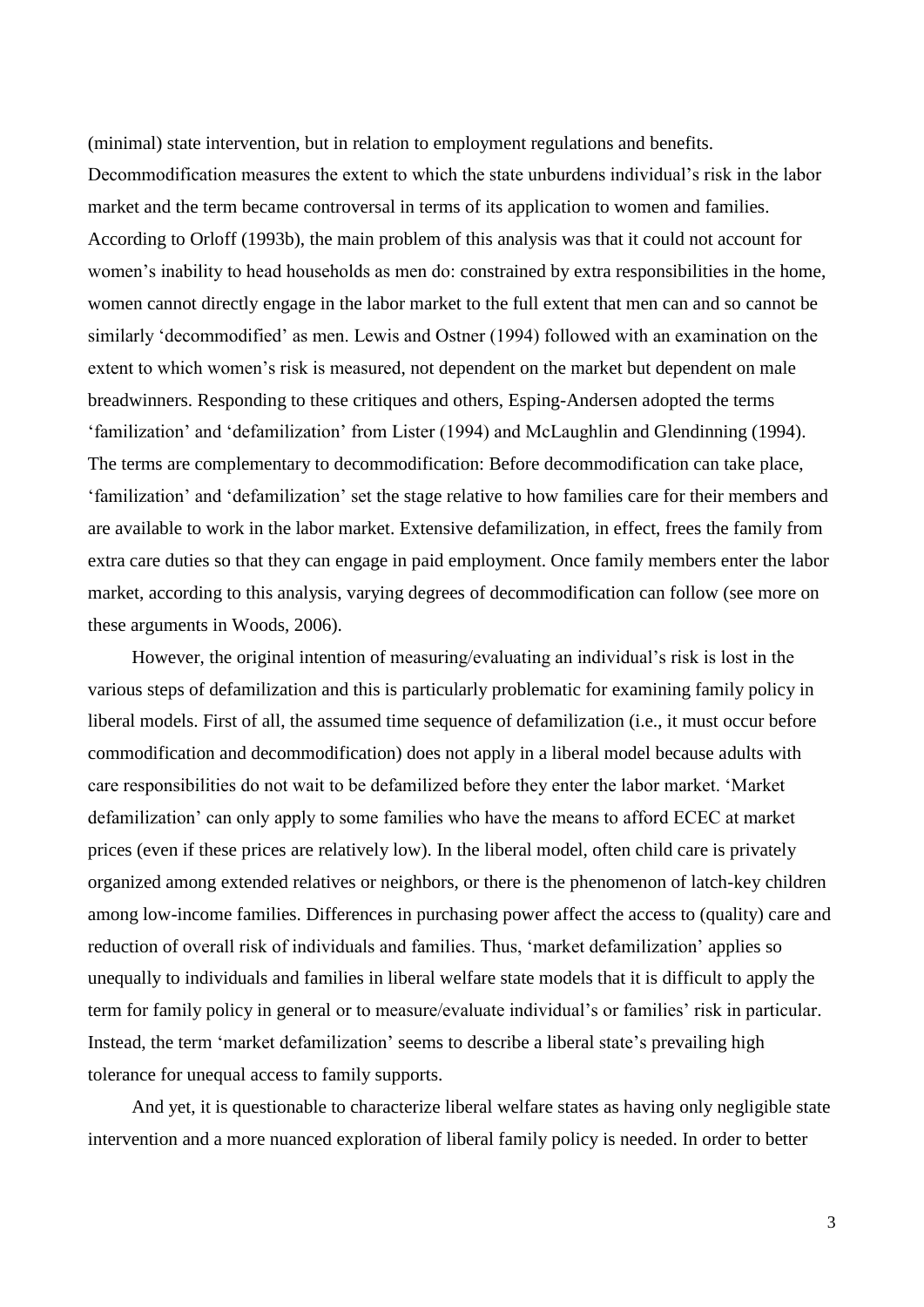illustrate liberal family policy in light of this ambiguity, the chapter examines the UK and the US because the literature differentiates between them as two opposites on a liberal spectrum. The US is often called the 'exceptional' welfare state because of its extremes. For example, the US has been characterized as a 'pure liberal welfare state' with high inequality (Castles and Mitchell, 1993). O'Connor et al. emphasize the US primacy of the market and its more severe public and private division compared to the UK (1999, pp. 28–9, 226–7). Many authors have pointed to a 'gender sameness' strategy in US politics for creating social policy that emphasizes women's and men's similar needs while de-emphasizing gender role differences in child bearing/care, elderly care or household responsibilities (Lewis, 2009; O'Connor et al., 1999; Tippin and Baker, 1999). On the other hand, the UK has often taken a 'difference' approach, which is apparent, for example, in how many policies were initially established and developed for mothers. While the UK follows a liberal focus of means-testing and targeting certain groups in benefits, many of these programs fall under a larger rubric of social services and this has consequences for the extent and eligibility of benefit receipt as well as for policy legitimization. For example, the UK's income assistance program supplies support for a wide range of clientele, and does not primarily target single mothers as the US does. Most notably, the UK has a history of universal health care and a larger public housing sector than the US, so that social intervention is more embedded in the UK system (Walker and Wiseman, 2003; Woods, 2012).

Differences between the UK and the US can be observed in the spending levels, poverty rates and 'generosity' of benefits. Table 14.1 illustrates that the UK spent 4.3 percent of its gross domestic product (GDP) on family benefits in 2011 compared to 1.11 percent in the US. ECEC expenditure is similarly more generous in the UK where spending was 1.1 percent compared to 0.04 percent of GDP in the US. Poverty rates in liberal countries tend to be high but the UK brought its child income poverty rate down to 10.4 percent in 2011, lower than the average of 13 percent for Organisation for Economic Co-operation and Development (OECD) countries, while the US had a child income poverty rate of 20.9 percent. A comparison of poverty rates by household seems to indicate that the US depends on the job market to reduce poverty (Table 14.1) as households with more earners have fewer rates of poverty.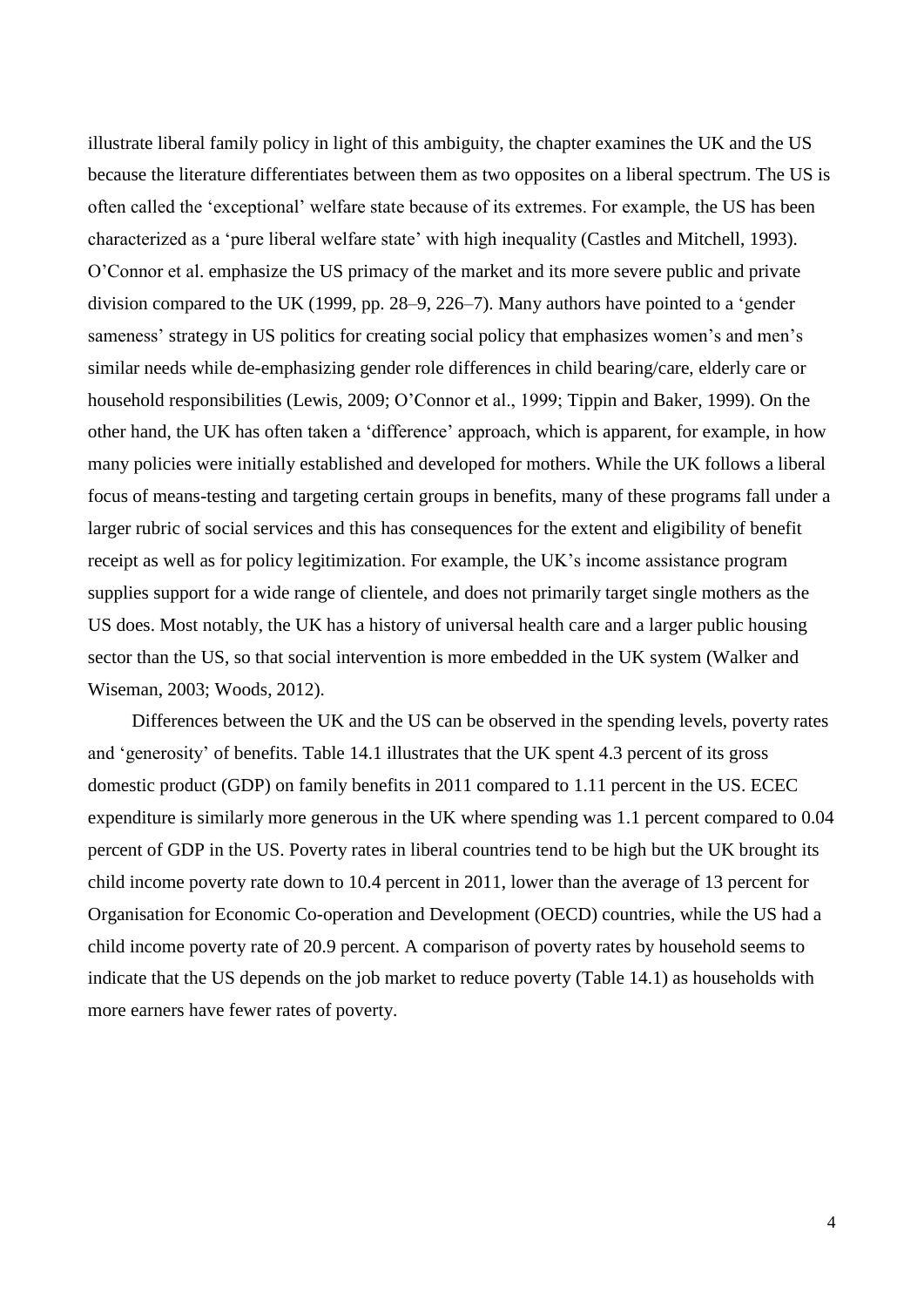|                                                                   | <b>UK</b> | <b>US</b> | OECD <sup>a</sup> |
|-------------------------------------------------------------------|-----------|-----------|-------------------|
|                                                                   | UK        | <b>US</b> | <b>OECD</b>       |
| Total public spending on family benefits (% of GDP) $2011b$       | 4.3       | 1.2       | 2.55              |
| Child income poverty rate (% of children $0-17$ ) $2012^c$        | 10.4      | 20.9      | 13.3              |
| Poverty rates by households with at least one child $(\%) 2012^c$ |           |           |                   |
| One adult, jobless                                                | 27.7      | 84.7      | 62.6              |
| One adult, one earner                                             | 7.5       | 33.1      | 20.0              |
| Two adults, jobless                                               | 37.2      | 64.0      | 60.7              |
| Two adults, one earner                                            | 13.1      | 24.8      | 19.6              |
| Two adults, two earner                                            | 2.3       | 5.1       | 4.0               |
| All households                                                    | 9.8       | 16.0      | 10.3              |
| Total public spending on ECEC (% of GDP) 2012 <sup>d</sup>        |           |           |                   |
|                                                                   | 1.1       | 0.4       | 0.8               |
| Children in public child care by age (%) 2013 <sup>e</sup>        |           |           |                   |
| $0-2$ year olds                                                   | 35.1      | 28.0      | 32.9              |
| $3-5$ year olds $(2012)$                                          | 96.3      | 65.7      | 82.0 <sup>f</sup> |
| Out-of-pocket child care costs (% of family net income) $2012g$   |           |           |                   |
| Dual earner (full-time earnings, 150% of average wage)            | 34.0      | 29.0      | 13.0              |
| Single parent (full-time earnings, 50% of average wage)           | 8.0       | 52.0      | 14.0              |
| Maternal and paternal leave length (weeks) 2015 <sup>h</sup>      |           |           |                   |
| Maternal paid                                                     | 39.0      | 0.0       | 52.6              |
| Maternal protected                                                | 70.0      | 12.0      | n.a.              |
| Paternal paid                                                     | 2.0       | 0.0       | 9.1               |
| Paternal protected                                                | 20.0      | 12.0      | n.a.              |
| Employment rates (%) 2013                                         |           |           |                   |
| All men aged $25-54$ <sup>i</sup>                                 | 86.5      | 82.8      | 84.9              |
| All women aged $25-54$ <sup>j</sup>                               | 75.2      | 69.3      | $71.8$ f          |
| Mothers (15–65) with at least one child aged $0-14^{\circ}$       | 66.6      | 65.0      | $66.8$ f          |
| Fertility rate 2014 <sup>k</sup>                                  | 1.8       | 1.9       | 1.7               |

# *Table 14.1 Family and family policy characteristics*

#### *Notes*:

a. OECD-30 average, when not otherwise noted.

b. http://www.oecd.org/els/family/database.htm - PF1\_1\_Public\_spending\_on\_family\_benefits\_Oct2013-1

c. http://www.oecd.org/social/family/database.htm - CO2.2 Child Poverty

d. http://www.oecd.org/els/family/database.htm – PF3.1 Public spending on childcare and early education.

e. http://www.oecd.org/social/family/database.htm – PF3.2 Enrolment in childcare and pre-school.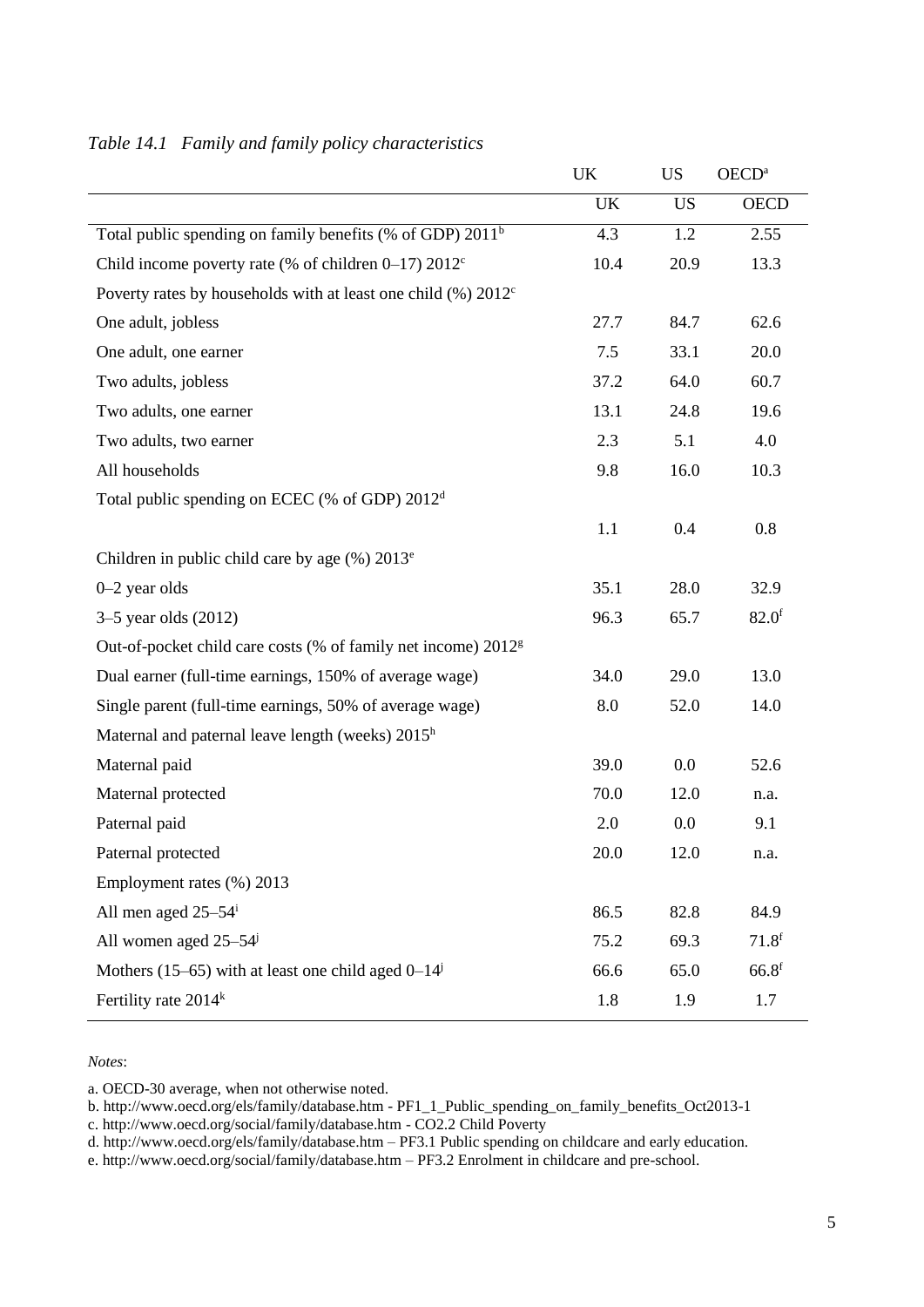f. OECD-28 average.

i. https://stats.oecd.org/Index.aspx?DataSetCode=LFS\_SEXAGE\_I\_R

k. https://data.oecd.org/pop/fertility-rates.htm

The UK and the US also illustrate variance in state intervention, for example, in family leave. Maternal paid leave in the UK is 39 weeks (with 52 weeks of protected leave altogether). The US is 'exceptional' in that it has no federal compensation for maternity leave but 12 weeks a year of protected unpaid leave for both mothers and fathers. There are a few states that provide paid leave, such as California, but availability of this is usually dependent on employers. Out-of-pocket ECEC costs are 52 percent of family net income for single parents in the US. In contrast, out-of-pocket ECEC costs for single parents in the UK are 8 percent because of a directed effort to reduce costs for this household type. The labor force participation rate of mothers in the UK and in the US is similar with 66.6 percent and 65 percent, respectively (with an OECD average of 66.8 percent) and fertility rates (1.8 and 1.9 percent, respectively) are also similar to the OECD average (1.7 percent).

Varying degrees of 'targeting' and 'generosity' in family policies beg the question as to how the UK and the US, as liberal models, have grown and developed in the past couple of decades and how they have (or have not) towed a liberal line of policy. The UK experienced a series of programs as it transitioned from the austerity era of the Thatcher and Major governments to an explicit expansion in the Blair and Brown governments to the Liberal/Conservative Coalition under Cameron and the subsequent May government. In the same way, the US has developed clear family policy instruments as it progressed from the administrations of Reagan and Bush Sr into the Clinton and then Bush Jr administrations, then into the Obama and now the Trump administrations.

## UK CHARACTERISTICS AND DEVELOPMENTS

The UK experienced the most dramatic changes to family policy in the late 1990s and 2000s. In the previous decades leading up to this, the Thatcher and Major governments had consistently curbed policy measures with cuts in spending and eligibility. In conjunction with 'Thatcherism', the government, for example, froze the universal child benefit in 1987 and let one-parent allowances erode in their real value over time. These policies became less central as family policies, and the means-tested programs, such as the Income Support and a new Family Credit program, grew more prominent. The eligibility criteria became more stringent for the means-tested Family Credit and

g. https://www.oecd.org/els/soc/PF\_3\_4\_Childcare\_support\_May2014.pdf

h. https://www.oecd.org/els/soc/PF2\_1\_Parental\_leave\_systems.pdf – total paid leave available to mothers.

j. http://www.oecd.org/els/family/database.htm - LMF1.2 Maternal Employment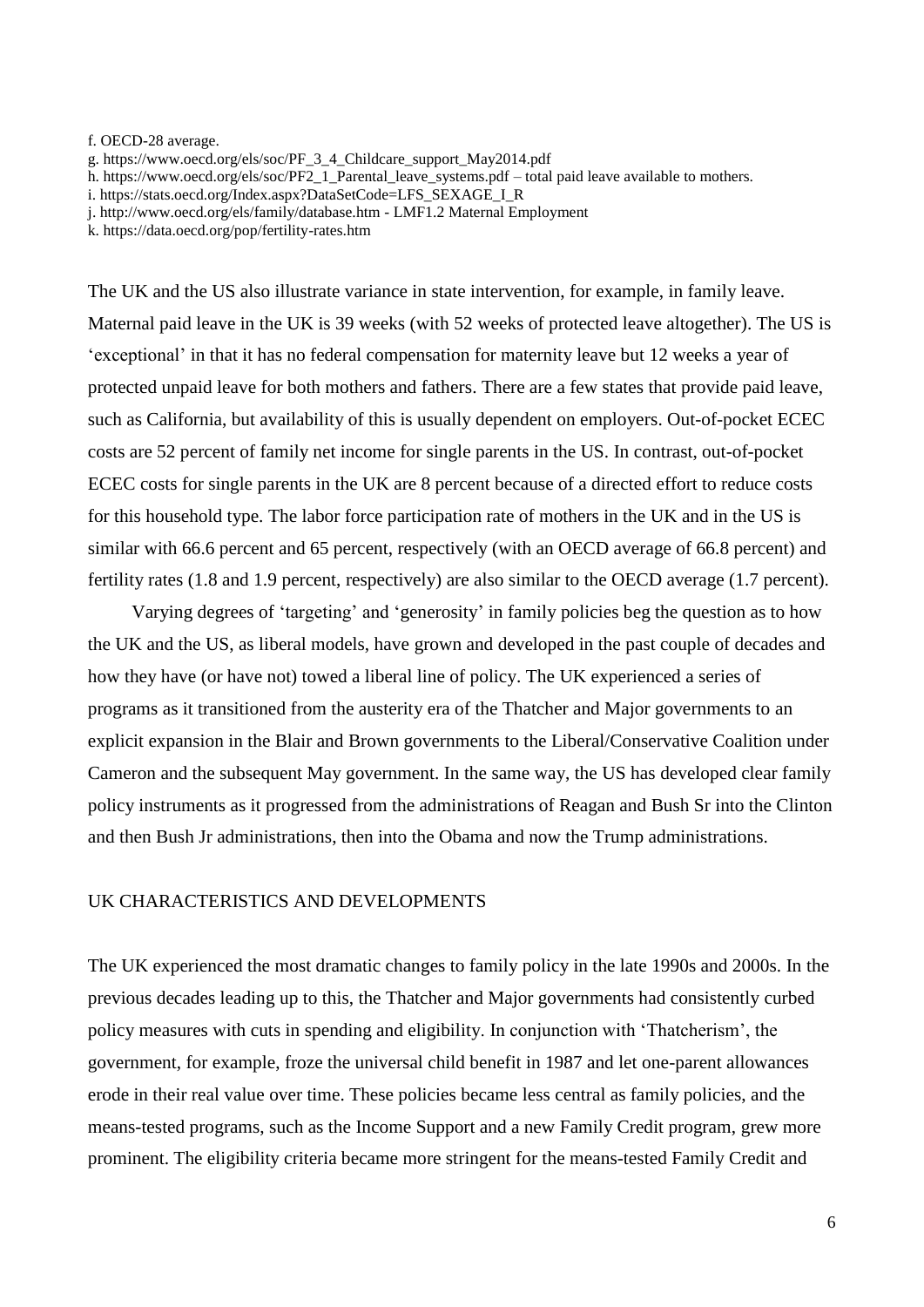Income Support so that dual-earner families dropped out of this program and the clientele became narrower, creating more stigmatizing effects for the policy. The Family Credit had an in-work allowance, but, at the same time, the Conservative government was ambivalent about work incentives for mothers. To ease poverty in low-income single-parent family households, the government, instead, focused on child support enforcement as a policy. But the policy proved unpopular and difficult to enforce. Aside from income-based policy, there was a growing public demand for ECEC. The debates around ECEC had become so present in the public sphere that John Major, in his campaign for prime minister, followed his rivals and pledged universal nursery education for 3- and 4-year-olds. In 1994 the new Major Conservative government introduced nursery vouchers and a means-tested ECEC supplement for those not receiving support through the Family Credit. Both the residual nature of these Thatcher and Major policies as well as the government's turn to market solutions for family policy can be characterized as 'liberal' family policy.

In 1997 the Blair government won a landslide victory with the New Labour 'Third Way' agenda which transformed family policy in the UK from what it had been. Labour's New Deal program was a welfare-to-work program embodying new ideas of the incoming party. It had aimed first to reduce the high unemployment rates of young people, but quickly the government expanded New Deal clientele to all those economically inactive or 'workless', including single mothers. Initial pilot studies and then a full New Deal for Lone Parents program targeted single parents with school children first, and was then extended to parents with younger children, and eventually to children under 3 years of age. Voluntary interviews and counseling evolved into mandatory requirements. Emphasizing the responsibility to work in order to achieve independence, the government argued that it was committed to ending social exclusion through employment. Also, the government set out a national goal to halve child poverty by 2010 and eradicate it by 2020. As part of this plan, the new government set up a National Childcare Strategy, the Sure Start programs and the Childcare Tax Credit to replace the Conservative nursery voucher system and the child care supplement. Officials explicitly stated in policy papers that the scarcity and cost of good quality ECEC were recognized as indubitable reasons why women in particular, and especially lone parents, were not able to take up paid work (Wheatley, 2001, pp. 47–8). Bringing down high prices of care and improving services would encourage women's employment. ECEC support would assist parents and single mothers in low-paid work and prevent poverty: a mother's employment and earnings would be important in preventing low incomes, and these earnings could in turn also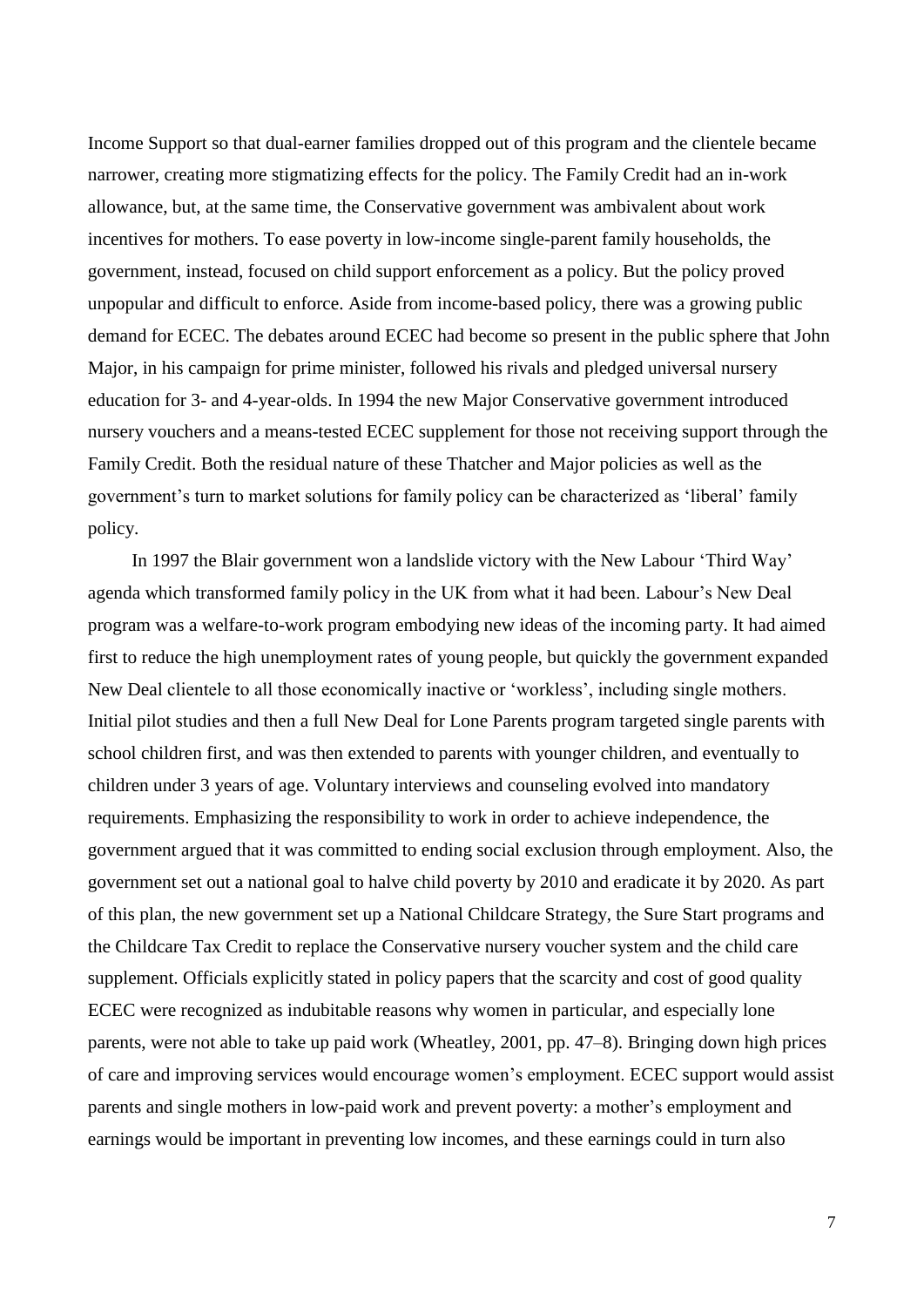benefit the national economy by reducing the number of families relying on means-tested benefits (Brown, 1997, sec. 121). This was a high-profile issue to promote 'social inclusion instead of exclusion'. The Sure Start program was loosely based on Head Start in the US and was targeted at improving disadvantaged children's care and education. New Labour broke substantially away from previous family policy in its expanse and explicitness. At the same time, true to liberal ideals, Labour emphasized means-testing and focused on child care in mainly disadvantaged areas. In addition, couched in liberalism, the Labor government promoted 'partnerships' between the private and public sector for ECEC enlargement as a conglomerate of local initiatives with business associations.

The Labour government promoted mothers' employment as it stimulated employment in general with tax credits and incentives for low-income families. The government first replaced the Family Credit with Working Families' Tax Credit in 1999 and eventually changed it to the Working Tax Credit, phased in during 2003 and 2004. This credit was inspired by the US Earned Income Tax Credit that gives working low-income families and individuals additional payments (depending on hours worked) to boost overall income. As in the US, the credit was payable through the wage packet and administrated by the Inland Revenue (instead of the Department of Social Security). This symbolically emphasized work and not benefits. In addition, the government introduced a minimum wage. Policies shifted focus away from a breadwinner model towards policies that focused on families with children regardless of marriage status: the Children's Tax Credit was a non-refundable tax credit for two years from the period April 2001 to April 2003. It replaced the Married Couple's Allowance (MCA) from the previous Conservative government. Through the new policy, married couples without children lost a tax break, and families with children saw their tax break more than double in value, especially advantaging families with children under 1 year of age (Brewer and Gregg, 2003). Its predecessor, the Child Tax Credit, was also means-tested: the Labour government continued to uphold mothers' employment but it focused on targeted and means-tested family policy.

Another explicit turn-around from the previous Conservative government was Labour's maternity and parental leave. It became more far-reaching and more generous than any previous UK family leave. The UK had inherited a maternity pay framework from the Beveridge health insurance plan. This was later linked to maternity leave but by the time the Conservative government succeeded in 1979, its terms of eligibility and pay was complex. The 1980 and 1982 Employment Act and the Social Security Act in 1986 actually made it more complicated (Ringen, 1997,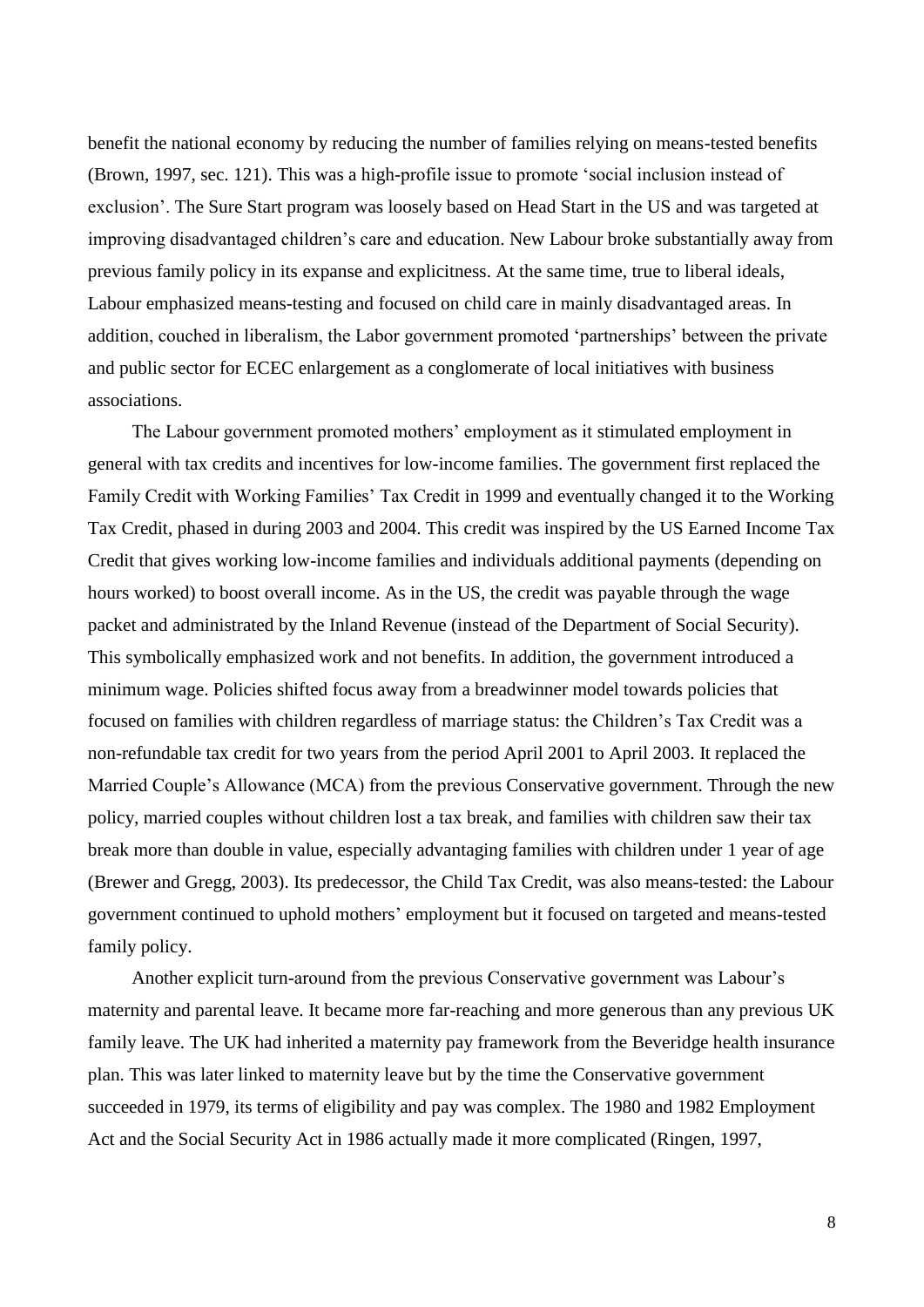pp. 51ff.). During the 1980s, the Conservative government also restricted the Protection of Pregnant Women at Work, weakening women's right to return to their jobs after pregnancy. While the European Community was developing its social plan (including a minimal family leave) in the 1980s, the UK did not sign the Social Charter in 1989, ignored the Maastricht Treaty 1991, and refused to accept the European Council Directive EEC 92/85 on Pregnant Workers in 1992. But with pressure from Europe, the Conservative government offered alternatives in the Trade Union Reform and Employment Rights Act 1993. Maternity rights were extended to 14 weeks of maternity leave with statutory sick pay and eligibility was improved by reducing the length of service qualification to 12 months for the higher rates. Momentum grew for family leave as New Labour came to power, and following the European Council Directive (EC) 96/34 on Parental Leave, the government extended maternity leave in 1999 to 18 weeks of ordinary maternity leave, bringing it in line with the same period for entitlement to Statutory Maternity Pay. Rights for mothers were strengthened and streamlined, with a reduction of the two-year eligibility restriction to one. A right to unpaid parental leave for three months was introduced for parents with children under 5 years of age. The Welfare Reform and Pensions Act 1999 also expanded Statutory Maternity Allowance so that more low-income women were eligible (Ogus et al., 2002, p. 560). For the first time, in 2003, paid paternity leave was enacted and adoptive parents were included.

The dramatic increases in (comparatively generous) explicit UK family policy during the Labour government have not been seen since, although the Liberal/Conservative Coalition government under Cameron placed its own accents on family policy. Interestingly, family issues remained a central aspect in social policy for the government, documented by the announcement of the prime minister that all domestic policy would be subject to a 'family test' to understand its impact on families. As Knijn, Martin and Ostner explain in Chapter 12 on parental policy reform generally in this volume, the Cameron government focused on Conservative values of family, minimal government and individual responsibility. One example of this was the government's replacement of Labour's welfare-to-work Job-seeker's Allowance and Income Support with Universal Credit. Recipients of Universal Credit are required to accept and sign contracts ('claimant commitments') with their case workers ('work coaches') before receipt of benefits. Outlined are responsibilities to find work, or if recipients are already in work, they must increase their earnings. Sanctions or cuts in benefits can last up to three years. Work requirements, however, were eliminated for 'primary carers' with children under 3 years of age. Part-time work is required for primary carers when children are aged 3 to 12, and Universal Credit requires full-time work for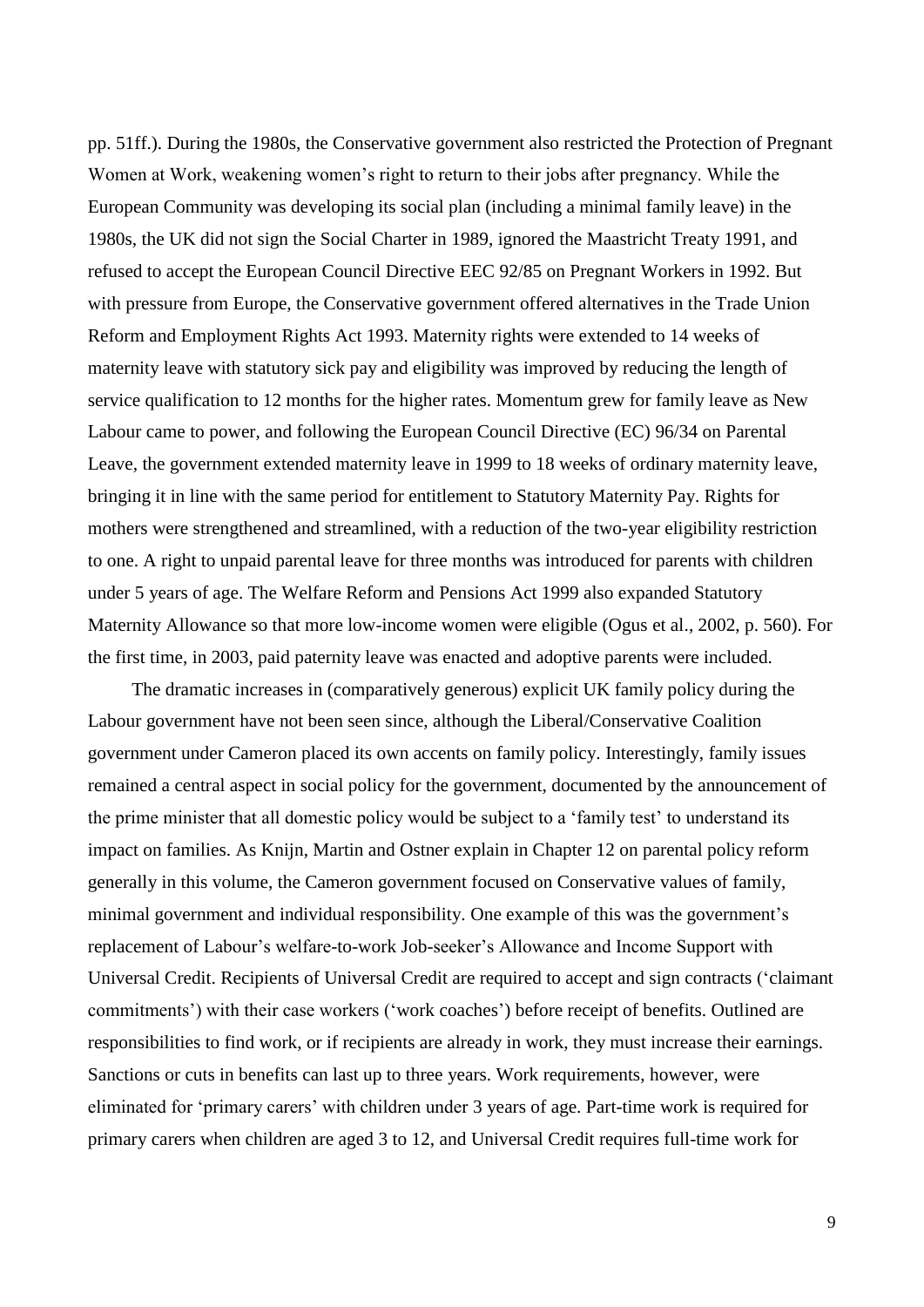carers when their children are aged 13 and older. The Credit is no longer paid to the individual, but rather paid in a lump sum to the household. Austerity has been an issue as well: the government has restricted migrants' access to Universal Benefit and added a strong element of combating fraud. New are across-the-board caps on all out-of-work benefits except for the Working Tax Credit. Thus, Housing Benefit, Child Tax Credit, Child Benefit and Maternity Allowance, among others, are calculated together. Single adults are allowed up to £296 per week, and couples and lone parents are allowed up to £442 per week. True to liberal ideals of minimal government, the administration has also implemented a program that incentivizes personal responsibility of divorced parents to negotiate their own arrangements around child maintenance.

These current developments emphasize individual responsibility and place many family obligations of individuals back into the private sphere. Family policies have remained explicit, but more emphasis has been on austerity, sanctions and targeting – as well as on personal responsibility and individual (or city) 'contracts' with the government. For example, the Troubled Families program is designed to provide financial support to communities dealing with difficult individuals and their families. The government pays the promised lump sum only in full, dependent on whether services have positive results. The community concentrates on servicing families whose members are involved in 'anti-social behavior' and crime, families that have truant children, or families that have an adult on out-of-work benefits and where a family has caused the community high costs. Targeting specific recipient groups is typical of liberal policy and instrumenting means-testing measures (often with stigmatization) is in line with liberal welfare state policy making. However, these last examples show that services explicitly bind individuals more closely to familial units. By concentrating on families and not individuals, policy is practicing a form of familialization, not defamilization. This short historical view seems to show that defamilization, or the unburdening of familial risk, tends to fluctuate, depending on outside pressures and who is in power. When the Labour government incorporated defamilization in the late 1990s and early 2000s, the party bound this closely with business and market partnerships, clearly a form of market defamilization. In all, however, the above policy-making examples from both Conservative and Labour parties show that liberal policies explicitly aim to intervene in directing family members' behavior, which is not necessarily the 'neutral' policy espoused for liberal non-intervention in families and the market. 'Liberal' policy seems to intervene readily into families.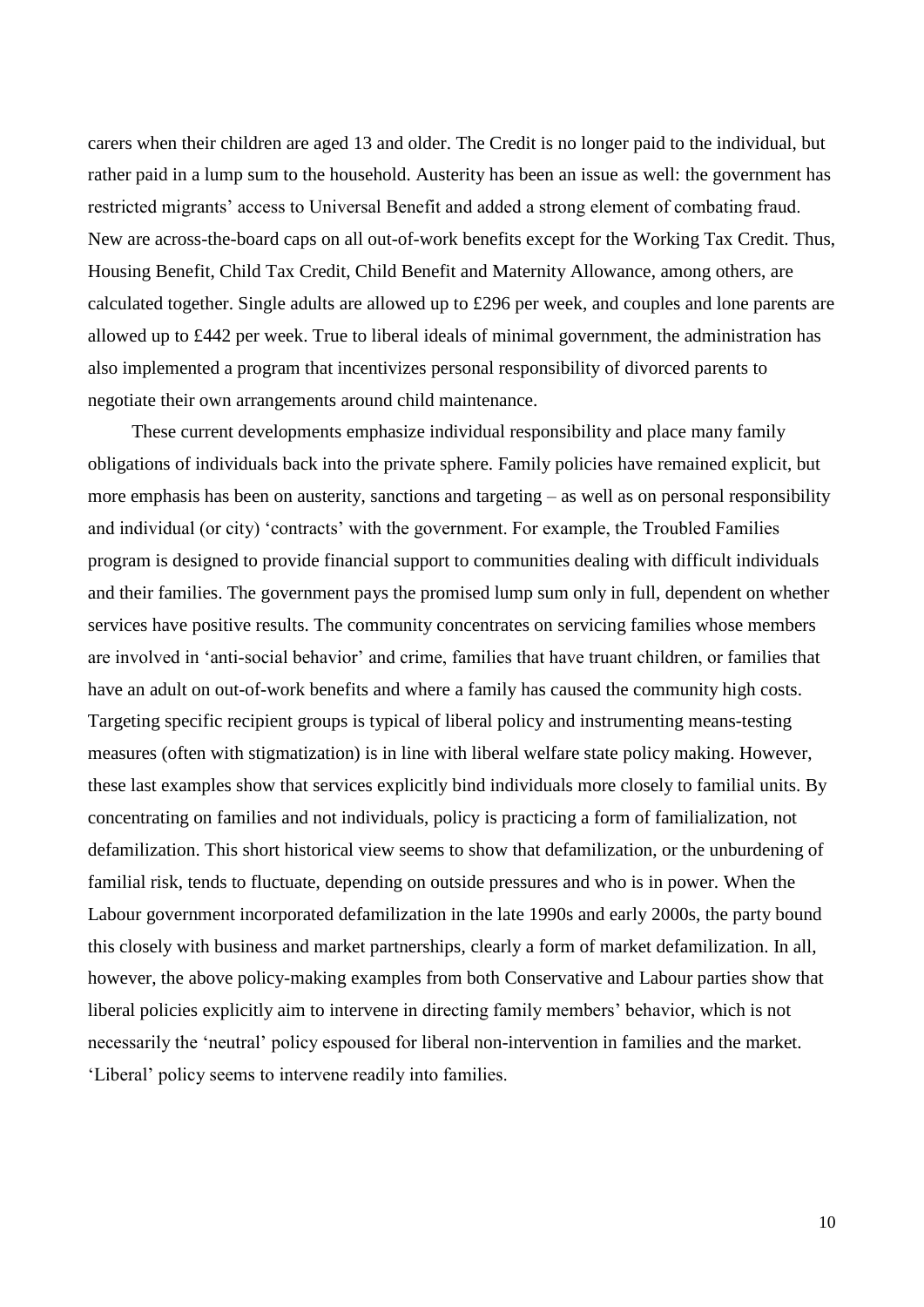### US CHARACTERISTICS AND DEVELOPMENTS

Just as tensions and differing interpretations of family policy arose in the UK between the Conservative and Labour governments, so too did Republicans and Democrats place distinct accents on the unfolding of US family policy. Especially in the 1990s, the policies were reinterpreted and transformed from the Reagan/Bush era to the Clinton administration. As Thatcherism boomed in the UK, the Reagan administration promoted what was to become known as 'Reaganomics', introducing large cuts in government expenditure on social policy and reducing taxes as well as embarking in decentralization. Austerity measures for social policy were conveyed with the idea of paternalism, that is, a state's encouragement through policy to promote benefit recipients' self-sufficiency. Similarly to the Thatcher and Major governments, the Reagan and Bush Sr governments were ambivalent about mothers' employment, first reducing work incentives in social assistance and then reintroducing them. The government's first 1981 budget reduced social assistance eligibility, income disregards in benefit calculations and recipients' deductions for workrelated and ECEC expenditures. This caused a certain type of welfare recipient to slowly emerge, as some recipients lost eligibility because of too high earnings and others reduced their employment to stay on benefits and receive Medicaid. Seven years later, the Family Support Act reintroduced work-oriented family allowances with increased earnings disregards, transitional ECEC and Medicaid. Added was the Job Opportunities and Basic Skills Program (JOBS) that required training participation for women and workfare for Aid to Families with Dependent Children (AFDC) recipient fathers. Implicitly, the policies became more targeted in the first stage but reached a wider recipient pool in the second round. Still, the employment of fathers was emphasized more than mothers. A significant change to social assistance under the Republican administration was the programs' elements of decentralization, as legislation allowed states to experiment. These state trials could include 'family caps' (i.e., denial of additional benefits for children born while a mother is still on welfare), work requirements, provision of cash supplements for the education of lowincome workers, as well as time limits on cash benefits.

ECEC under the Reagan and Bush administrations was interpreted through distinct liberal ideals. As public pressure for improved ECEC arose, Democrats proposed the Act for Better Child Care (ABC) in 1987. This would have established federal grants for ECEC for low-income families, improved ECEC for all families and created national standards. As an alternative, the Republicans offered tax credits and vouchers, concentrating on means-tested ECEC for low-income families. As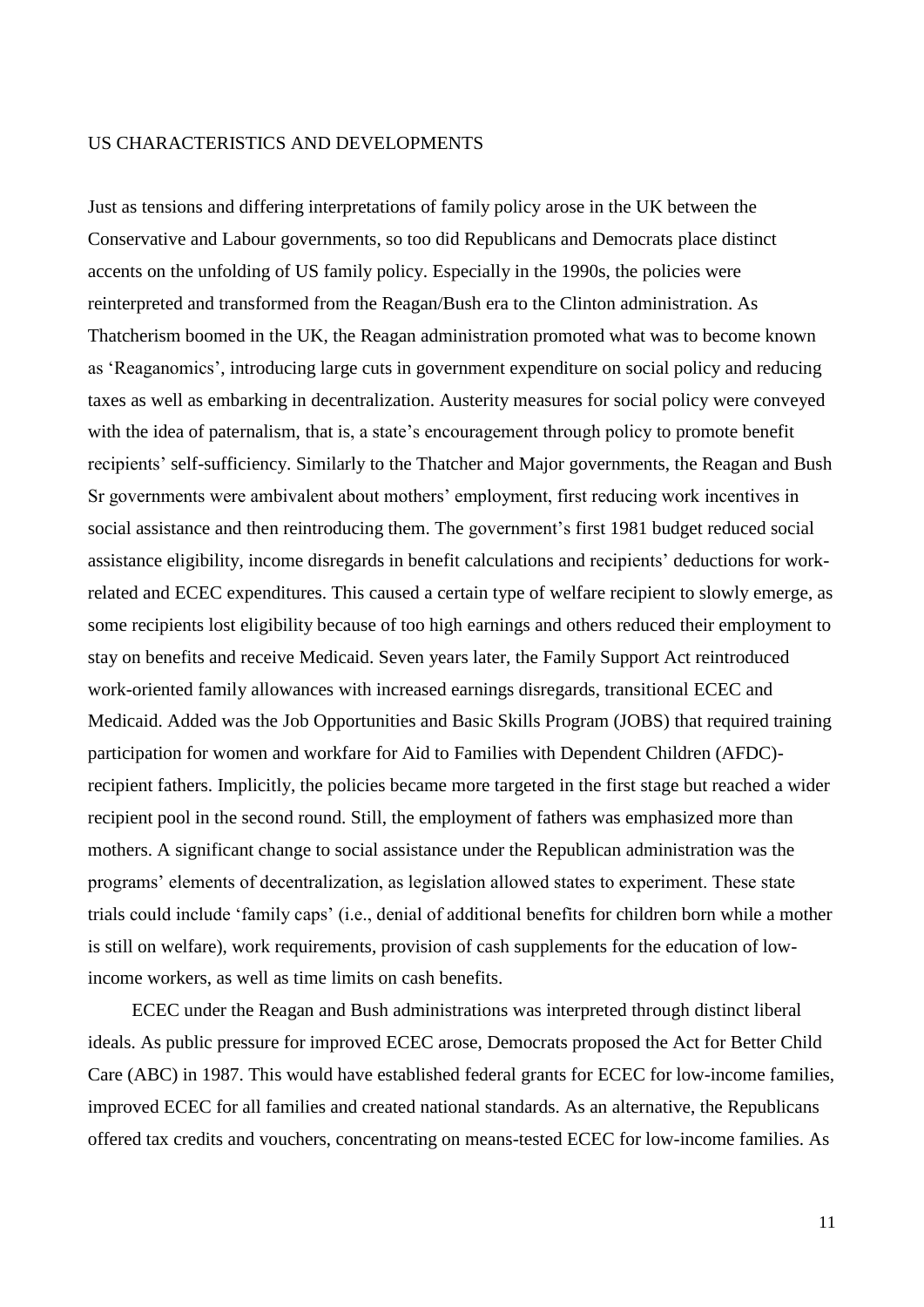a compromise, the Child Care and Development Block Grant and the At-Risk Child Care Program were enacted as part of the Omnibus Budget Reconciliation Act of 1990. The legislation was the first of its kind to extend beyond families on social assistance and provide low-income families with ECEC. However, the Republican Party was more interested in expanding the Earned Income Tax Credit (EITC) as an alternative to publicly funded ECEC. Republicans argued that the EITC refund money would give families an individual choice to pay for ECEC or perform it themselves. These tax returns might support a traditional male breadwinner model, if families chose to compensate one parent to stay out of the workforce. The Republican administration found the EITC attractive, and considerably expanded it twice. The other expansion took place in 1986, as Congress was negotiating tax reform in the budget and the Democrats and Republicans were at loggerheads on raising the minimum wage.

Coming to power in 1993, the Clinton administration offered an alternative direction for family policy. In the election campaign, Clinton proposed 'ending welfare as we know it' with drastically changing welfare policies, ECEC and family leave. On the one hand, expansive policies were put on the table, such as universal child care and universal health care as well as more generous instruments that would 'make work pay' (such as a wider-reaching EITC). On the other hand, in the process of recreating itself in the election process, the Democratic Party publically shifted its ideology: the party of 'New Democrats' embraced the dominant discussion around fiscal and personal responsibility as well as self-sufficiency. Also, as a former governor, Clinton was not opposed to devolution of national policy to the state. These new ideas laid the foundation for a different dynamic in the negotiations over policy. For example, discussions around social assistance were focused more on single mothers and employment, and less on issues such as poverty and children (Weaver, 2000). Furthermore, Clinton adopted family leave as a major issue. In his election campaign, Clinton had promised to sign the Family and Medical Leave Act (FMLA) into law after the bill had gone through several transformations and two vetoes during the Bush Sr administration. From early on in the bill's development, policymakers had settled for an unpaid leave in their negotiations with coalition partners, considering a paid leave as too controversial for getting the necessary votes in Congress (Elving, 1995). The Clinton administration signed it unchanged as their first law in 1993, and the FMLA became the first US national family leave policy to protect employees from losing their job for missing work due to familial or medical reasons.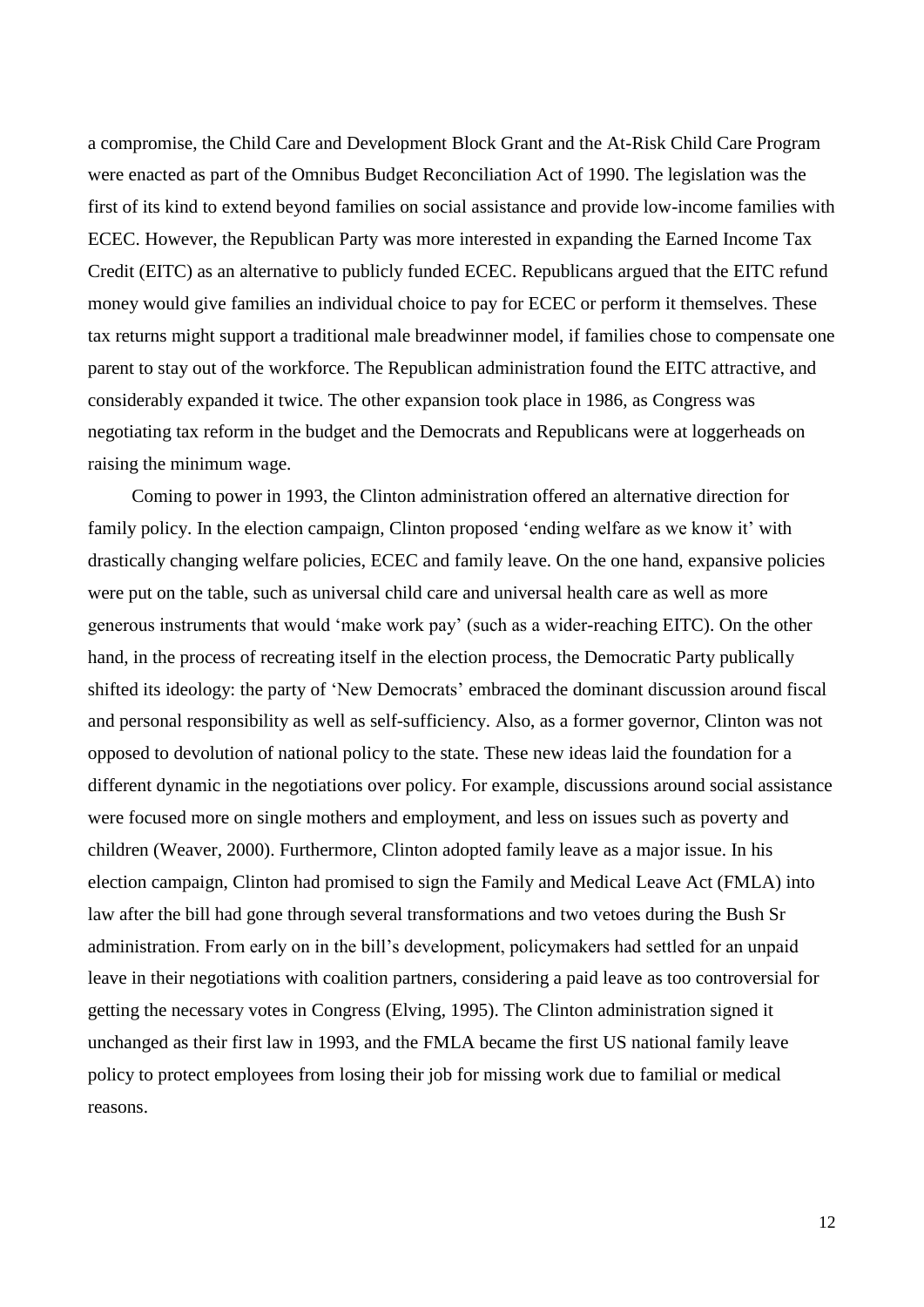The beginning of Clinton's administration saw policy movements on other fronts. The 1993 Omnibus Budget Reconciliation Act increased the maximum credit rate available for the EITC and the income level at which individuals could qualify for the credit. It also allowed certain lowincome taxpayers without children to receive the credit for the first time. The Republican control of Congress in 1996 with the 'Contract with America' campaign narrowed Democrats' room to negotiate family policy, however. By connecting child care to welfare (to work programs), the Clinton administration showed that it considered ECEC as a workforce issue. The Clinton administration held a readiness to 'leave it to the states' so that block grants for social assistance and ECEC became quickly uncontested. Since this legislation, individual states have the discretion to direct this funding to ECEC as they see fit or redirect it to other programs. The ensuing Child Care Development Block Grant no longer entitled single parents to ECEC and established no federal requirements for care quality. A two-year limit on welfare payments was introduced with a lifetime five-year limit that parents had to benefits. After 1996, Congress and the administration could not agree on further developments for the EITC.

There has been little family policy change on the US federal level since the transformations into more explicit US family policy during the Clinton administration. The law Temporary Assistance for Needy Families (TANF) with the child care block grants still stands from 1997. Just as the UK has continued to uphold the importance of family in its current political discussions around policy, so too have recent adminstrations emphasized family. However, the Obama administration set accents on fathers' roles in families. For example, state programs focused on preparing fathers for gainful employment, for their taking more responsibility for child care maintenance and child involvement. Policy discussions in the Obama administration placed less political intensity on single mothers' employment compared to the TANF debates during the Clinton administration. Because of the difficulty of the Obama administration and Congress' ability to pass federal budgets, temporary funding to bridge gaps increased the precariousness of policies and burdened the states' abilities to plan long term. On the other hand, momentum for family policy innovation and change can be observed at the state level for paid family leave, such as the expansion of eligibility or leave length. Paid programs were implemented in California in 2004, New Jersey in 2009, Rhode Island in 2014 and New York in 2016. Insurance programs that act similarly to parental leave are also in place in Hawaii, Washington, DC and Puerto Rico. The proposed family policy from the Trump administration includes ECEC and paid maternity leave, but there remain some questions about how this policy will develop in Congress, because of costs,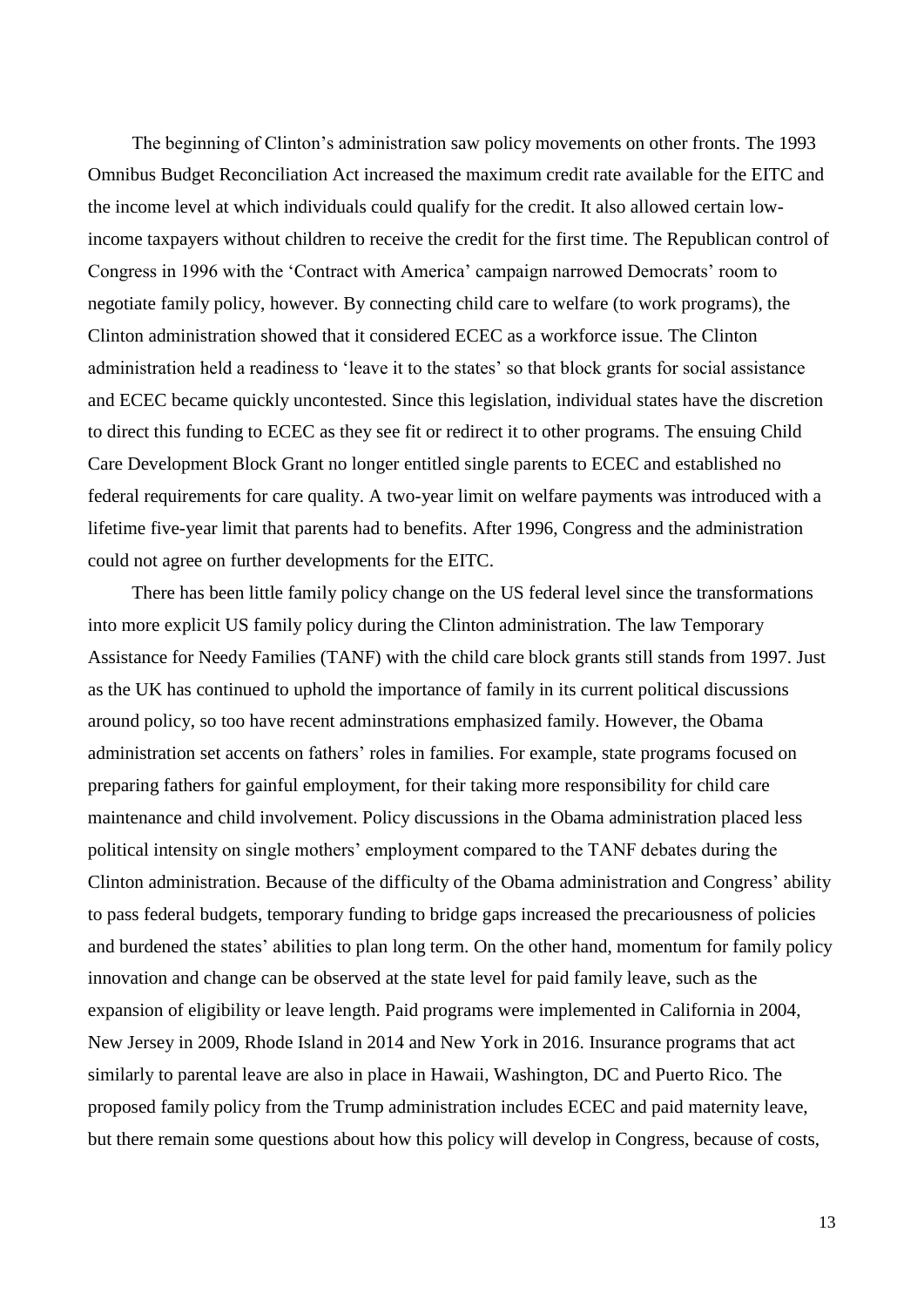estimates of negative effects for low-income families and its targeting of only mothers, not to mention partisan politics that has made policy making difficult. In 2015 President Obama issued a presidential memorandum for federal employees to receive up to six weeks of paid leave after birth, adoption or fostering of a new child, and the Trump administration has followed suit with interest in supporting a bill introduced in Congress with this legislation. These changes all point to more US government involvement in family policy, which is not necessarily a liberal trait. However, because ECEC is targeted to the very needy and not guaranteed, the EITC is means-tested and family leave regulations are unpaid (and cover only about half of the working population), all characteristics point to liberal tendencies. Policies remain rudimentary and decentralized, so that a more detailed account of market defamilization would need to be examined on the individual state level. Just as in the UK, however, the US has explicitly aimed to direct family behavior, and this involvement stands in contrast to liberal welfare states' minimal involvement in market regulations and family affairs.

## **CONCLUSION**

The family policies in the UK and the US have progressed somewhat similarly. Since the 1980s the UK and the US have instrumented a series of programs that have made family policy more explicit. These developments were especially apparent in the 1990s and early 2000s. The UK and the US considerably expanded their family leave, tax credits and, at certain junctions, they broadened public ECEC to include not only social assistance recipients but also low-income families – a policy otherwise instituted only during historical war times. The UK and the US overhauled policies addressing parents' employment and streamlined welfare-to-work programs. In many cases, they appropriated ideas and policy from one another: for example, the Blair government borrowed extensively from the Clinton administration on single mothers' employability and on tax credits for low-income families. The UK and the US have both made families and parenting more of a public concern, and expanded policy, for the most part, by emphasizing 'activation' into employment.

Explicit and expanded family policy is, on first consideration, surprising and uncharacteristic of liberal states in itself. However, this might not be so surprising after observing general trends in family policy expansion across developed welfare states, as documented in other chapters of this *Handbook*. And UK and US expansion has consistently emphasized liberal ideals with minimal policy. This is apparent in the welfare states' insistence on building partnerships with business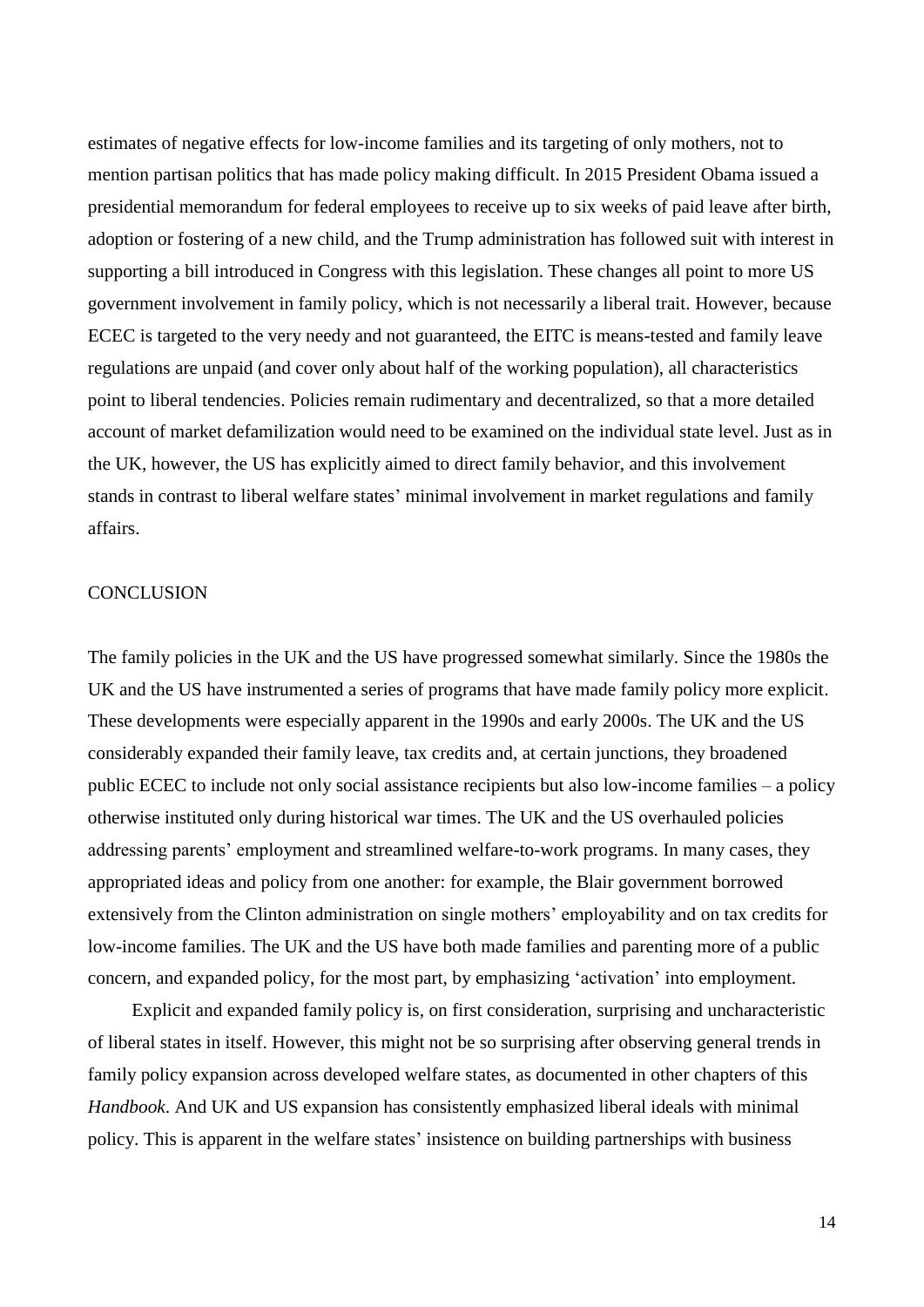communities and in repeated exploration of market solutions for social problems, such as vouchers and business tax breaks (e.g., in ECEC). The liberal idea of personal responsibility is epitomized in the continuous contractual emphasis of benefit receipt. For example, policy has been justified on the grounds that it helps individuals 'lift themselves out of poverty' and government support should be a 'hand up' instead of a 'hand-out'. The UK and the US have followed a liberal family policy agenda in that they emphasize means-testing for the very needy and encourage the market and employment to be solutions for poverty and social risk problems. This is so much so that the market should work: for example, political discourse in the Clinton administration and the Blair government emphasized 'it must pay to work'. This has been echoed in current UK political discourse around raising the minimum wage. Liberal ideals of labor market participation, freedom and choice have been an integral and consistent part of the expansion and explicitness of family policy in the UK and the US.

While the UK and the US have experienced similar trajectories, some issues seem to stand out in having particularly influenced differing policy developments. First of all, party politics and institutional settings were extremely important in each case. The need for congressional consensus played and still plays a decisive role in the US. This has tended to promote compromises for minimal standards during policy making. The UK, on the other hand, has been held to more generous European standards that has tended to encourage more largesse. A second issue, related to the first, was the UK's high child poverty rate in the 1990s and the Labour government's commitment to eliminating it. This made it easier to justify higher benefits for needy families with children and reform across policy areas – not just in activation policies. In contrast, policymakers in the US have focused on poverty primarily as an employment issue. This encourages reform to focus less on children than on adult policy recipients. Less focus on child vulnerability encourages less generosity in coverage. A third significant difference between the UK and the US has been approaches to gender roles. The consideration of policy impact on men and women has had more of a presence in policy making in the UK than in the US. For example, the Blair, the Brown and the Cameron governments continuously addressed whether benefits should be paid to the 'purse' or the 'wallet', indicating that the choice of benefit recipient (the carer or the breadwinner) ultimately influences how family members share or redistribute their resources. US policymakers have deemphasized gendered effects of redistribution within the household and more readily take a genderneutral approach. Race and ethnity has been a fourth issue that has been incorporated in policy making differently in the UK and the US. For example, US social assistance policy-making debates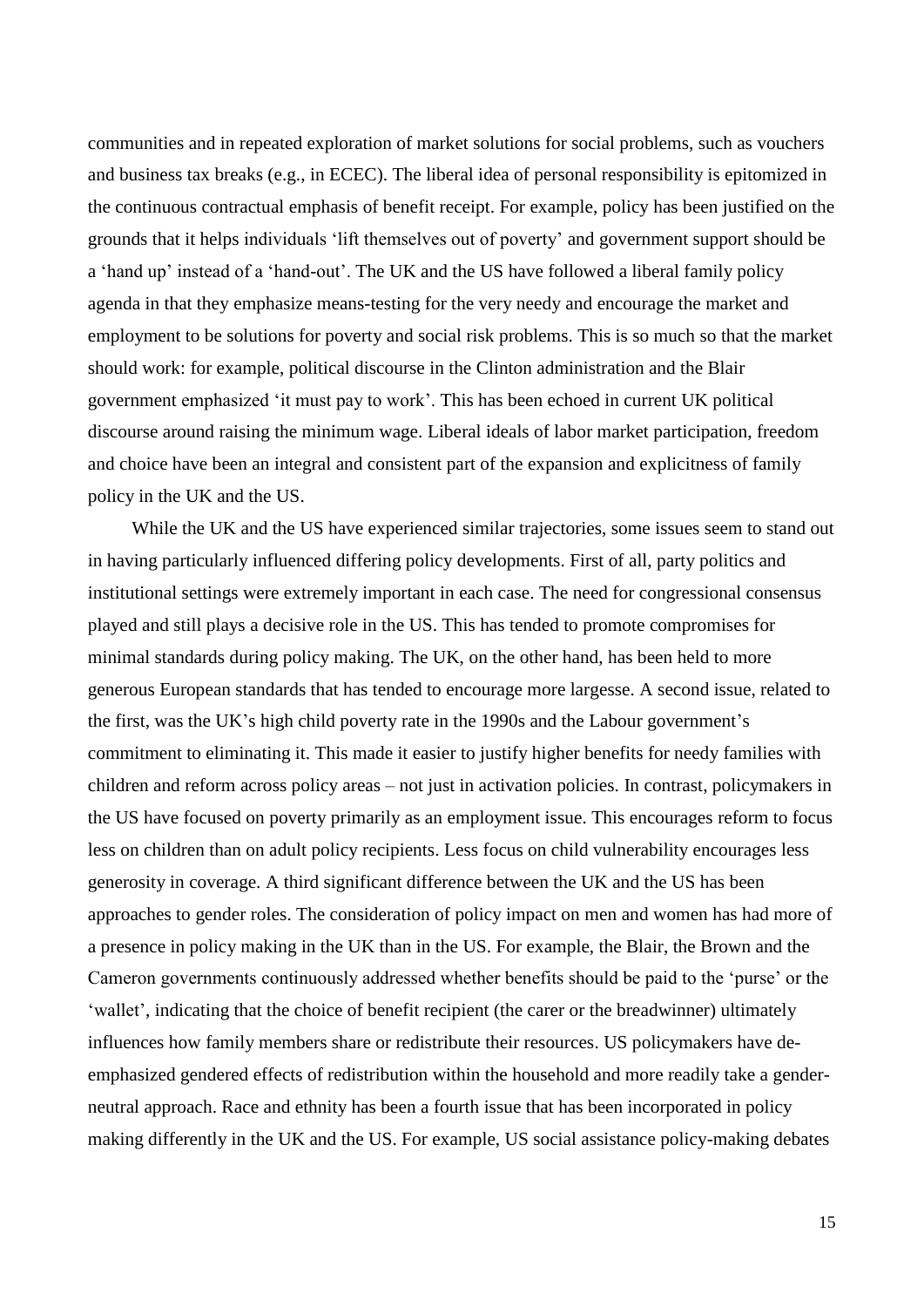in the 1990s characterized recipients as African-Americans, and this perception and dialog of 'otherness' might have encouraged less solidarity generally. On the other hand, the Labour Party debated social assistance reform with repect to how it impacted different community groups.

Overall, the UK and US have constantly upheld liberal ideals during an uncharacteristic expansion of explicit family policy, even if their policy has varied in generosity and eligibility, but a nuanced exploration of family policy development in these two opposite sides of the liberal spectrum exposes some issues. The UK and the US have consistently upheld the primacy of the market for solving social problems, for example, with means-testing or with private partnerships in public services, but when policy in the UK and the US remains minimal, we still know very little about what this means for family members' interdependence (familization) or the extent of market defamilization to unburden familial responsibilities. Indeed, differences in generosity in allowances and eligilibity – as well as their gendered and racial impacts – calls for a closer examination of familization and defamilization characteristics in liberal regimes and social risk. This chapter illustrates that the US and the UK deliberately intervene into family lives and explicitly aim to influence individual behavior. This calls into question the very nature of what 'liberal' claims, in terms of encouraging freedom and individual choice. It seems as if liberal policy has different standards for families than for the markets. This chapter chronicles policy making in the UK and the US with comparable liberal ideas, policy instruments and institutional settings for family policy developments, and provides food for thought in terms of liberal states' involvement in families' lives.

## REFERENCES

- Anttonen, A. and J. Sipilä (1996), 'European social care services. Is it possible to identify models?', *Journal of European Social Policy*, **6** (2), 87–100.
- Baker, M. and D. Tippin (1999), *Poverty, Social Assistance, and the Employability of Mothers: Restructuring Welfare States*, Toronto: University of Toronto Press.
- Brewer, M. and P. Gregg (2003), 'Eradicating child poverty in Britain: welfare reform and children since 1997', in R. Walker and M. Wiseman (eds), *The Welfare We Want? The British Challenge for American Reform*, Bristol: Polity Press, pp. 81–114.
- Brown, G. (1997), *The Chancellor's 1997 Budget Speech*, HM Treasury, accessed 2 July 2003 at http://archive.treasury.gov.uk/pub/html/budget97/speech.html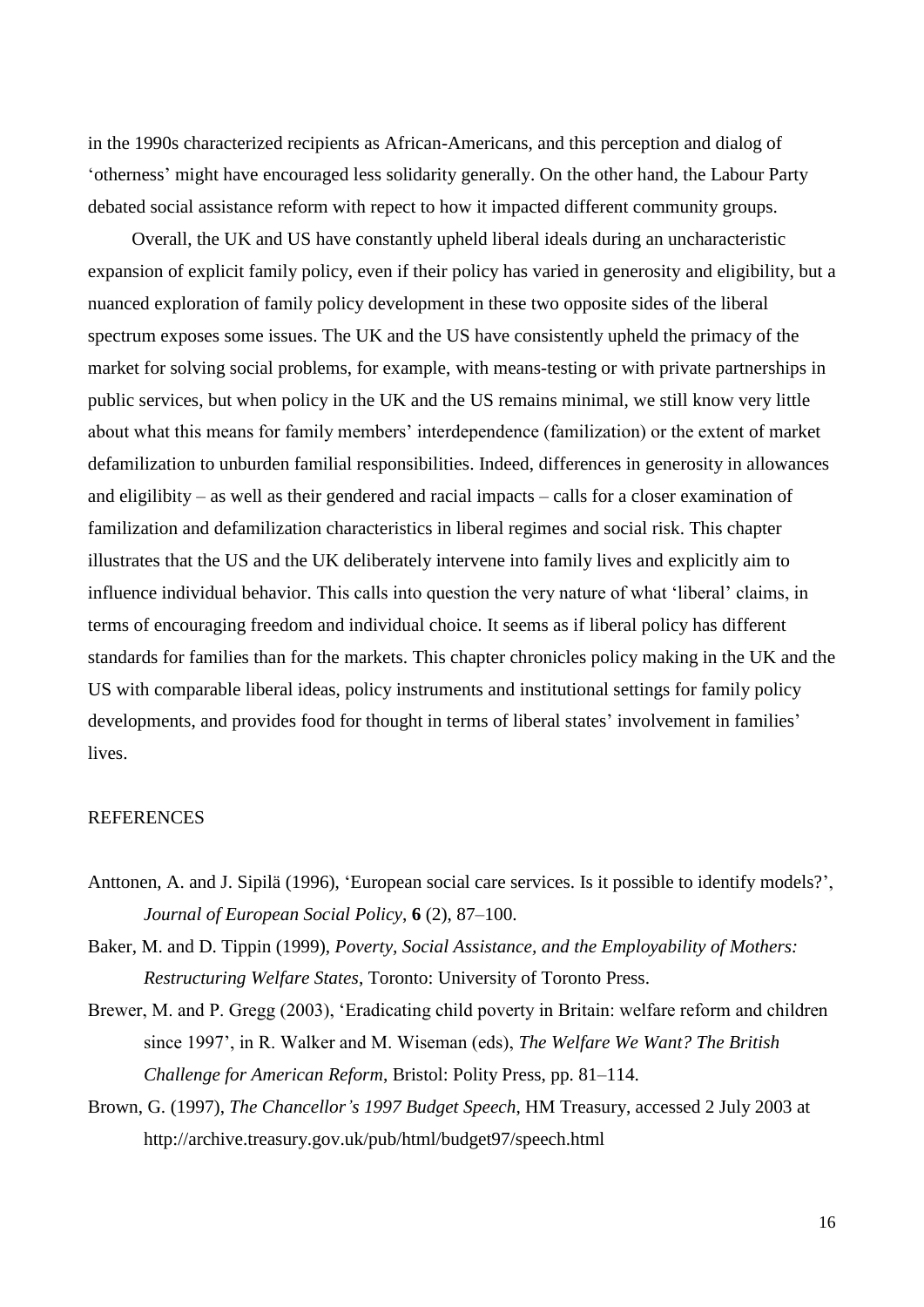- Castles, F.G. and D. Mitchell (1993), 'Worlds of welfare and families of nations', in F.G. Castles (ed), *Families of Nations: Patterns of Public Policy in Western Democracies*, Aldershot: Dartmouth, pp. 93–128.
- Elving, R.D. (1995), *Conflict and Compromise: How Congress Makes the Law*, New York: Simon and Schuster.
- Esping-Andersen, G. (1990), *The Three Worlds of Welfare Capitalism*, Cambridge: Polity Press.
- Esping-Andersen, G. (1999), *Social Foundations of Postindustrial Economies*, Oxford: Oxford University Press.
- Kamerman, S.B. and A.J. Kahn (eds) (1997), *Family Change and Family Policies in Great Britain, Canada, New Zealand, and the United States: Family Change and Family Policies in the West*, Oxford: Clarendon Press.
- Leitner, S. (2003), 'Varieties of familialism. The caring function of the family in comparative perspective', *European Societies*, **5** (4), 353–75.
- Lewis, J. (2009), *Work-family Balance, Gender and Policy*, Cheltenham, UK and Northhampton, MA, USA: Edward Elgar Publishing.
- Lewis, J. and I. Ostner (1994), 'Gender and the evolution of European social policies', ZeS-Discussion paper, Bremen, pp. 1–62.
- Lister, R. (1995), 'Dilemmas in engendering citizenship', *Economy and Society*, **24** (l), 1–40.
- Lohmann, H. and H. Zagel (2016), 'Family policy in comparative perspective: the concepts and measurement of familization and defamilization', *Journal of European Social Policy*, **26** (1), 48–65.
- McLaughlin, E. and C. Glendinning (1994), 'Paying for care in Europe: is there a feminist approach?', in L. Hantrais and S. Morgan (eds), *Concepts and Contexts in International Comparisons: Family Policy and the Welfare of Women*, Longborough: Center for European Studies, pp. 62–9.
- O'Conner, J.S., A.S. Orloff, and S. Shaver (1999), *States, Markets, Families. Gender, Liberalism and Social Policy in Australia, Canada, Great Britain and the United States*, Cambridge: Cambridge University Press.
- Ogus, A.I., E.M. Barendt, and N. Wikeley (eds) (2002), *The Law of Social Security*, 5th edn, London: Lexis Nexis.
- Orloff, A.S. (1993a), *[The Politics of Pensions: A Comparative Analysis of Britain, Canada and the](http://www.scholars.northwestern.edu/bookDetail.asp?n=Ann+Shola+Orloff&u_id=1774&oe_id=1&o_id=&id=1099)  [United States, 1880s-1940](http://www.scholars.northwestern.edu/bookDetail.asp?n=Ann+Shola+Orloff&u_id=1774&oe_id=1&o_id=&id=1099)*, Madison, Wi: University of Wisconsin Press.